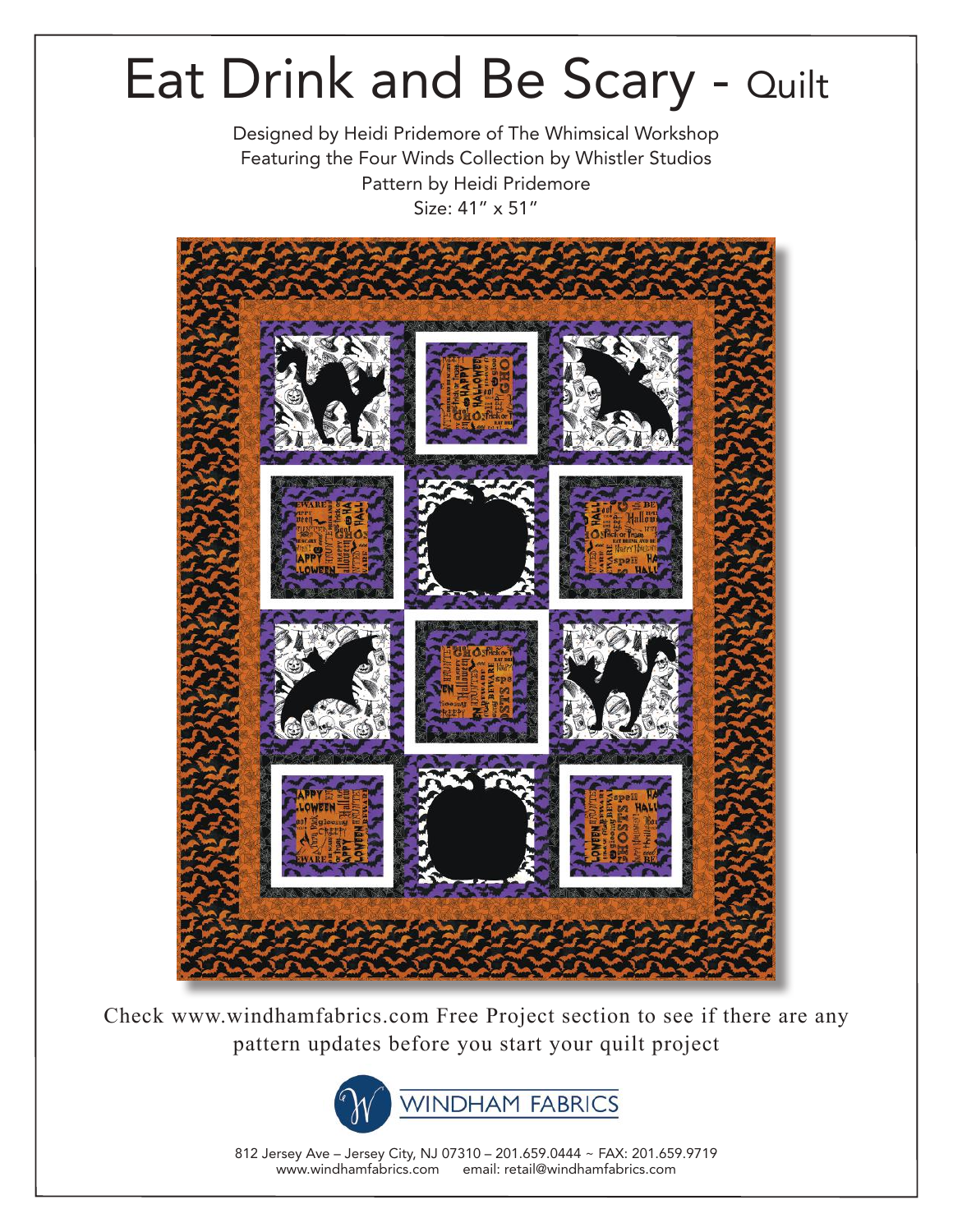Page 2

#### Estimated Fabric Requirements:

½ yard – 35370S-2 Black ⅓ yard – 42902-1 White ⅓ yard – 42904-1 White ⅔ yard – 42904-3 Purple ⅜ yard – 42905-4 Black ⅜ yard – 35370S-1 White ¼ yard – 42903-2 Orange ¾ yard – 42905-2 Orange 1 ⅓ yards – 42904-4 Black 3 yards – 42903-4 Black





35370S-1 White (F) 42903-2 Orange (G) 42905-2 Orange (H)

**HALLOW** Baol

**REWA** 







42904-3 Purple (D)



42904-4 Black (I)



42905-4 Black (E)



42903-4 Black (Backing)

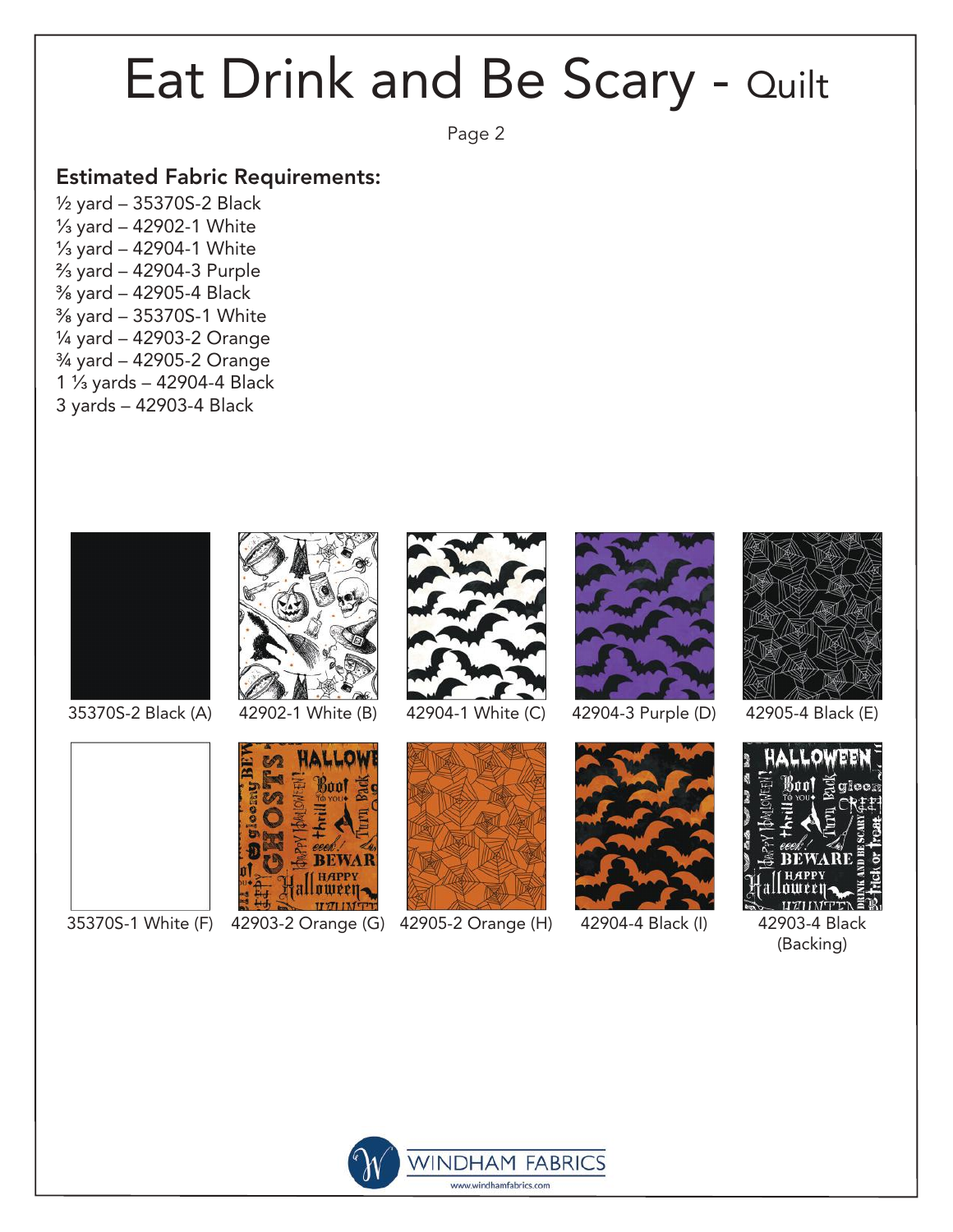Page 3

### Cutting Instructions:

Fabric A: Black

• See instructions to cut two cats, two pumpkins and two bats.

Fabric B: Halloween Motifs – White

• Cut one 8 ½" x Width of Fabric (WOF) strip. Sub-cut the strip into four 8 ½" squares.

Fabric C: Bats – White

• Cut one  $8\frac{1}{2}$ " x WOF strip. Sub-cut the strip into two  $8\frac{1}{2}$ " squares.

Fabric D: Bats – Purple

- Cut three 1  $\frac{1}{2}$ " x WOF strips. Sub-cut the strips into twelve 1  $\frac{1}{2}$ " x 10  $\frac{1}{2}$ " strips.
- Cut three 1  $\frac{1}{2}$  x WOF strips. Sub-cut the strips into twelve 1  $\frac{1}{2}$  x 7  $\frac{1}{2}$  strips.
- Cut one 8  $\frac{1}{2}$ " x WOF strip. First sub-cut the strip into twelve 1  $\frac{1}{2}$ " x 8  $\frac{1}{2}$ " strips. Trim the remaining fabric to 5  $\frac{1}{2}$ " x WOF and sub-cut this strip into twelve 1  $\frac{1}{2}$ " x 5  $\frac{1}{2}$ " strips.

Fabric E: Webs – Black

• Cut one 10  $\frac{1}{2}$ " x WOF strip. Sub-cut the strip into six 1  $\frac{1}{4}$ " x 10  $\frac{1}{2}$ " strips, twelve 1  $\frac{1}{4}$ " x 9" strips and six 1  $\frac{1}{4}$ " x 7  $\frac{1}{2}$ " strips.

Fabric F: Optic White

• Cut one 10 ½" x WOF strip. Sub-cut the strip into six 1 ¼" x 10 ½" strips, twelve 1 ¼" x 9" strips and six 1  $\frac{1}{4}$ " x 7  $\frac{1}{2}$ " strips.

Fabric G: Words – Orange

• Cut one 5 ½" x WOF strip. Sub-cut the strip into six 5 ½" squares.

Fabric H: Webs – Orange

- Cut two 2" x 40 ½" WOF strips.
- Cut two 2" x 33 ½" WOF strips.
- Cut five 2 ½" x WOF strips for the binding.

Fabric I: Bats – Black

- Cut two 4 ½" x 43 ½" Length of Fabric (LOF) strips.
- Cut two 4  $\frac{1}{2}$ " x 41  $\frac{1}{2}$ " WOF strips from the remaining fabric, piece as needed.

Backing: Words – Black

• Cut two 49" x WOF strips. Sew the strips together and trim to 49" x 59" for the pieced back.

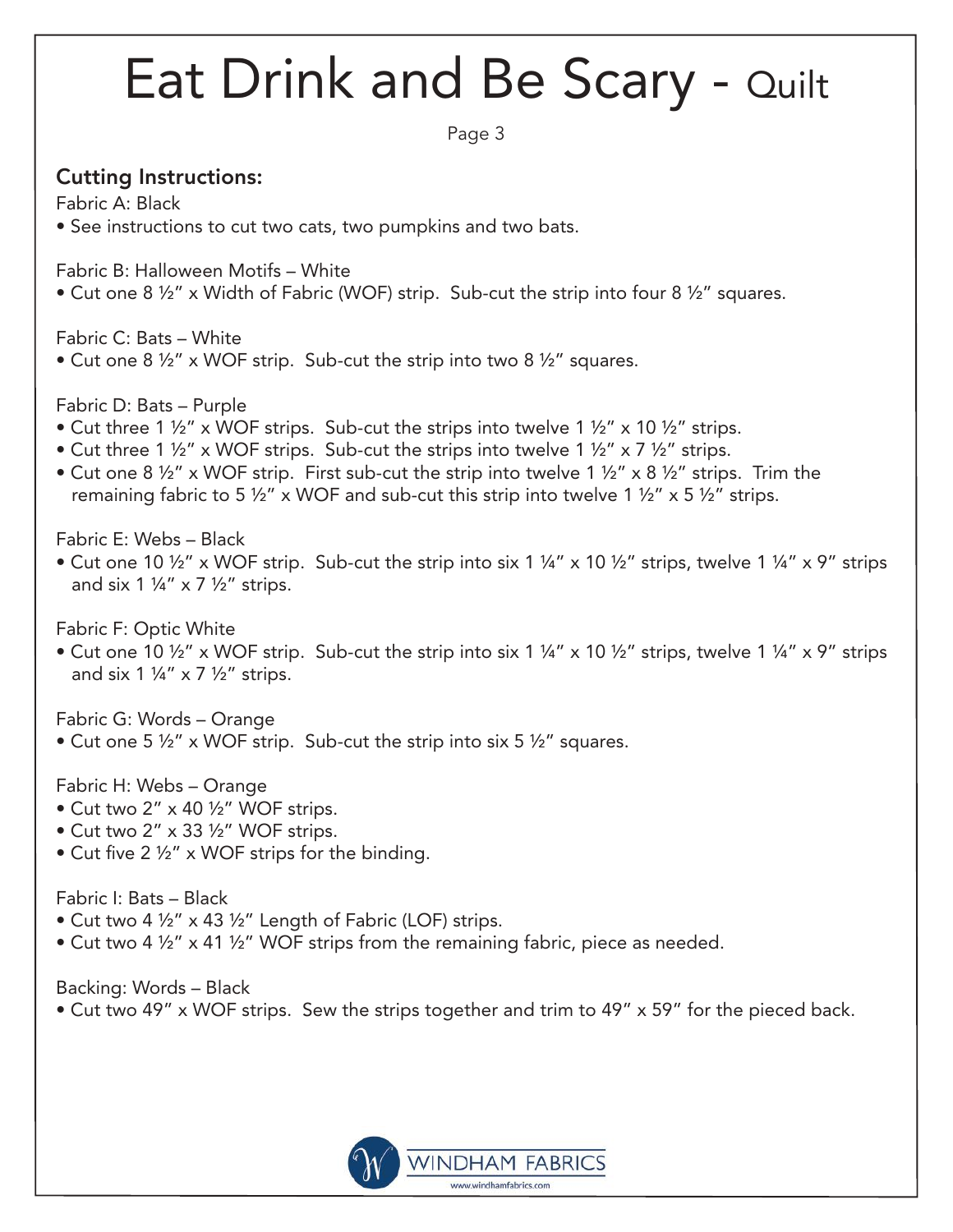Page 4

### Block Assembly:

- 1. Following the manufacturer's instructions, trace the listed number of each template onto the paper side of the fusible web. Roughly cut out each template about 1/8" outside the drawn lines.
- 2. Press each template onto the wrong side of the fabrics as listed on the templates. Cut out each template on the drawn lines.
- 3. Refer to Figure 1 to arrange and press one Fabric A cat onto one 8 ½" Fabric B square to make one cat block.
- 4. Finish the raw edges of each shape with a decorative stitch such as a buttonhole or satin stitch to make one Unit 1 block.
- 5. Repeat Steps 3-4 to make a second Unit 1 block.
- 6. Repeat Steps 3-4 using two 8 ½" Fabric B blocks and two Fabric A bats to make two Unit 2 blocks (Fig. 2).

7. Repeat Steps 3-4 using two 8 ½"

Fabric C blocks and two Fabric A



- pumpkins to make two Unit 3 blocks (Fig. 3).
	- 8. Sew one 1 ½" x 8 ½" Fabric D strip to each side of one Unit 1 block. Sew one 1 ½" x 10 ½" Fabric D strip to the top and to the bottom of the Unit 1 block to make one Block One (Fig. 4). Repeat to make a second Block One.
	- 9. Sew one 1 ½" x 8 ½" Fabric D strip to each side of one Unit 2 block. Sew one 1 ½" x 10 ½" Fabric D strip to the top and to the bottom of the Unit 2 block to make one Block Two (Fig. 5). Repeat to make a second Block Two.
	- 10. Sew one 1 ½" x 8 ½" Fabric D strip to each side of one Unit 3 block. Sew one 1 ½" x 10 ½" Fabric D strip to the top and to the bottom of the Unit 3 block to make one Block Three (Fig. 6). Repeat to make a second Block Three.

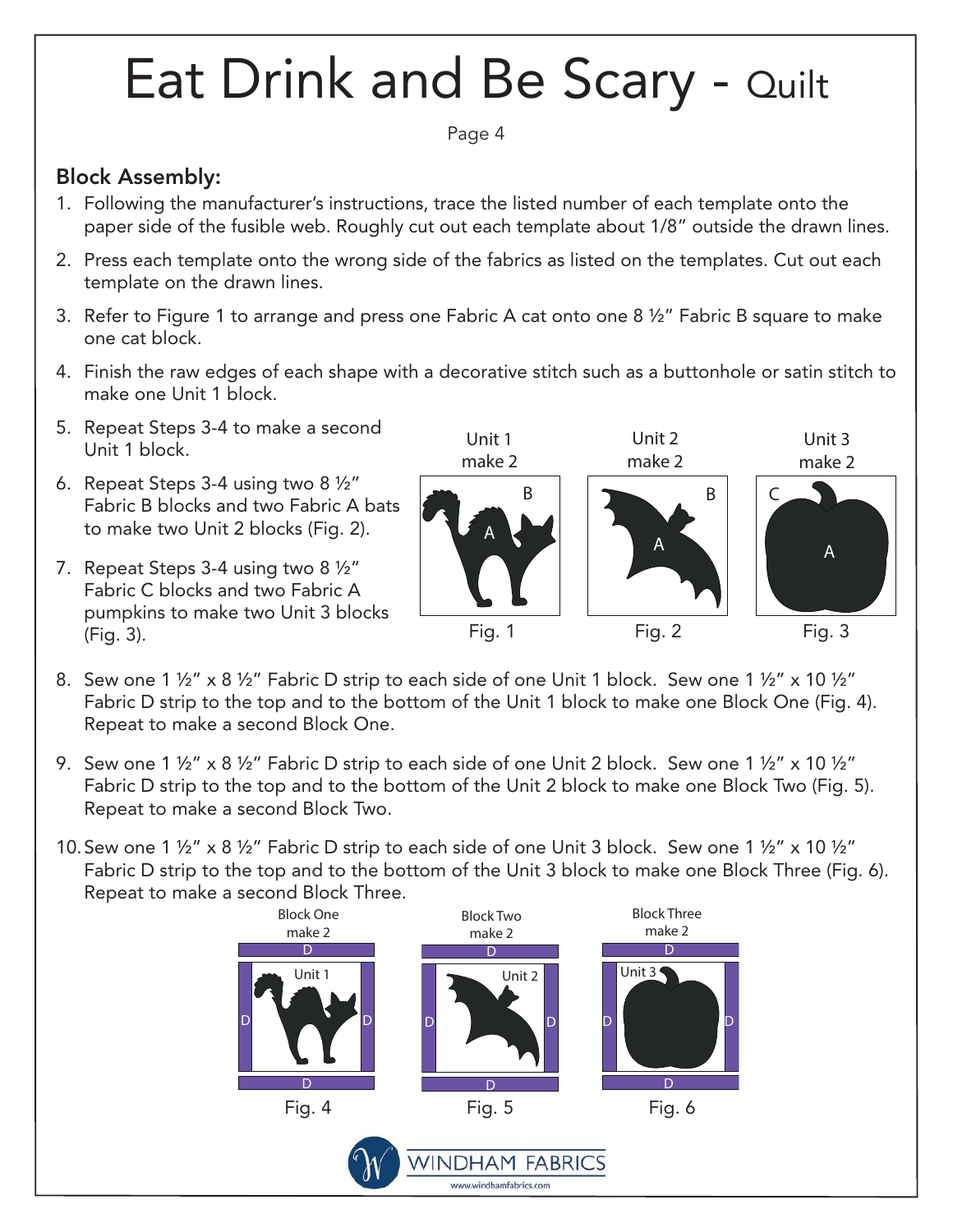#### Page 5

- 11. Sew one 1 ½" x 5 ½" Fabric D strip to each side of one 5 ½" Fabric G square. Sew one 1 ½" x 7 ½" Fabric D strip to the top and to the bottom of the Fabric G square to make one Unit 4 block (Fig. 7). Repeat to make three Unit 4 blocks total.
- 12. Sew one 1 ¼" x 7 ½" Fabric F strip to each side of one Unit 4 block. Sew one 1 ¼" x 9" Fabric F strip to the top and to the bottom of the Unit 4 block to make one Unit 5 block (Fig. 8). Repeat to make three Unit 5 blocks total.
- 13. Sew one 1 ¼" x 9" Fabric E strip to each side of one Unit 5 block. Sew one 1 ¼" x 10 ½" Block Four Fabric E strip to the top and to the bottom of the Unit 5 block to make one Block Four (Fig. 9). Repeat to make three Block Fours total.



- 14. Sew one 1 ½" x 5 ½" Fabric D strip to each side of one 5 ½" Fabric G square. Sew one 1 ½" x 7 ½" Fabric D strip to the top and to the bottom of the Fabric G square to make one Unit 6 block (Fig. 10). Repeat to make three Unit 6 blocks total.
- 15.Sew one 1 ¼" x 7 ½" Fabric E strip to each side of one Unit 6 block. Sew one 1 ¼" x 9" Fabric E strip to the top and to the bottom of the Unit 6 block to make one Unit 7 block (Fig. 11). Repeat to make three Unit 7 blocks total.
- 16.Sew one 1 ¼" x 9" Fabric F strip to each side of one Unit 7 block. Sew one 1 ¼" x 10 ½" Fabric F strip to the top and to the bottom of the Unit 7 block to make one Block Five (Fig. 12). Repeat to make three Block Fives total.

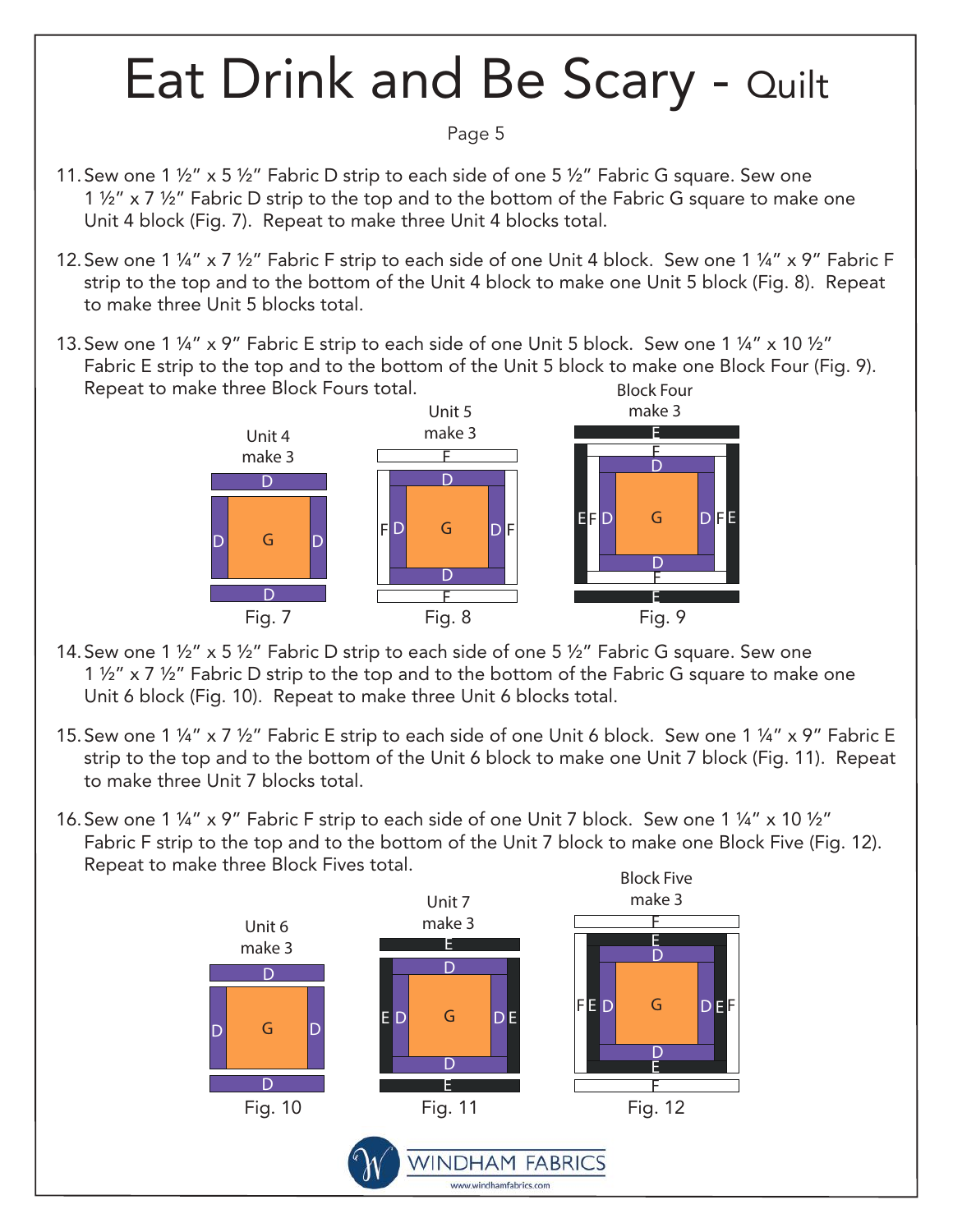#### Page 6

### Quilt Assembly – Refer to the Quilt Layout while assembling the quilt top:

- 17. Sew one Block One, one Block Four and one Block Two together in that order to make Row One.
- 18. Sew one Block Five to each side of one Block Three to make Row Two.
- 19. Sew one Block Two, one Block Five and one Block One together in that order to make Row Three.
- 20. Sew one Block Four to each side of one Block Three to make Row Four.
- 21. Sew the four rows together in numerical order to make the Center Block.
- 22. Sew one 2" x 40 ½" Fabric H strip to each side of the Center Block. Sew one 2" x 33 ½" Fabric H strip to the top and to the bottom of the Center Block.
- 23. Sew one 4 ½" x 43 ½" Fabric I strip to each side of the Center Block. Sew one 4 ½" x 41 ½" Fabric I strip to the top and to the bottom of the Center Block to make the quilt top.
- 24. Layer and quilt as desired.
- 25. Sew the five 2 ½" x WOF Fabric H strips together, end to end with 45-degree seams, to make the binding. Fold this long strip in half, lengthwise with wrong sides together, and press.

26. Bind as desired.

![](_page_5_Picture_13.jpeg)

www.windhamfabrics.com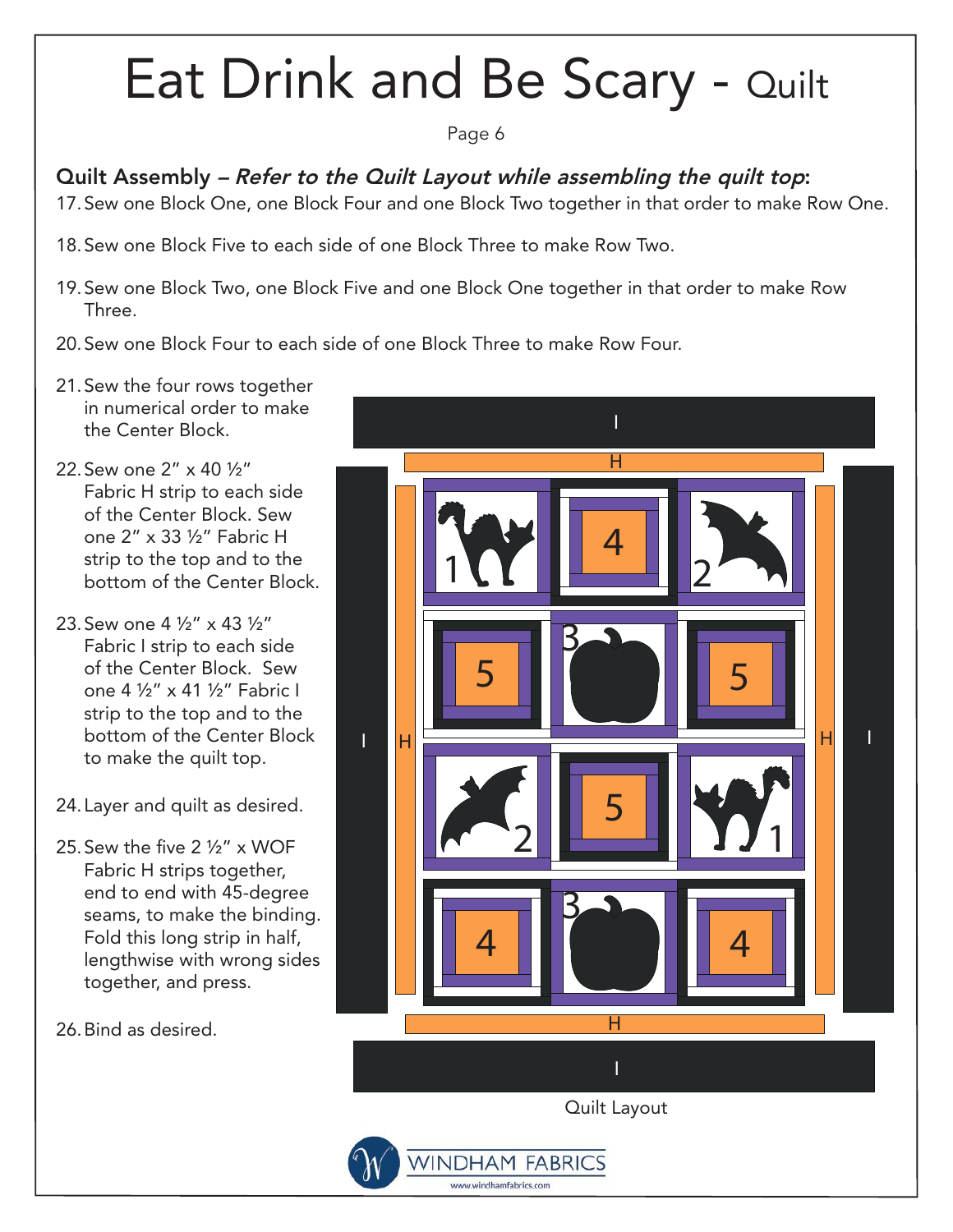![](_page_6_Figure_0.jpeg)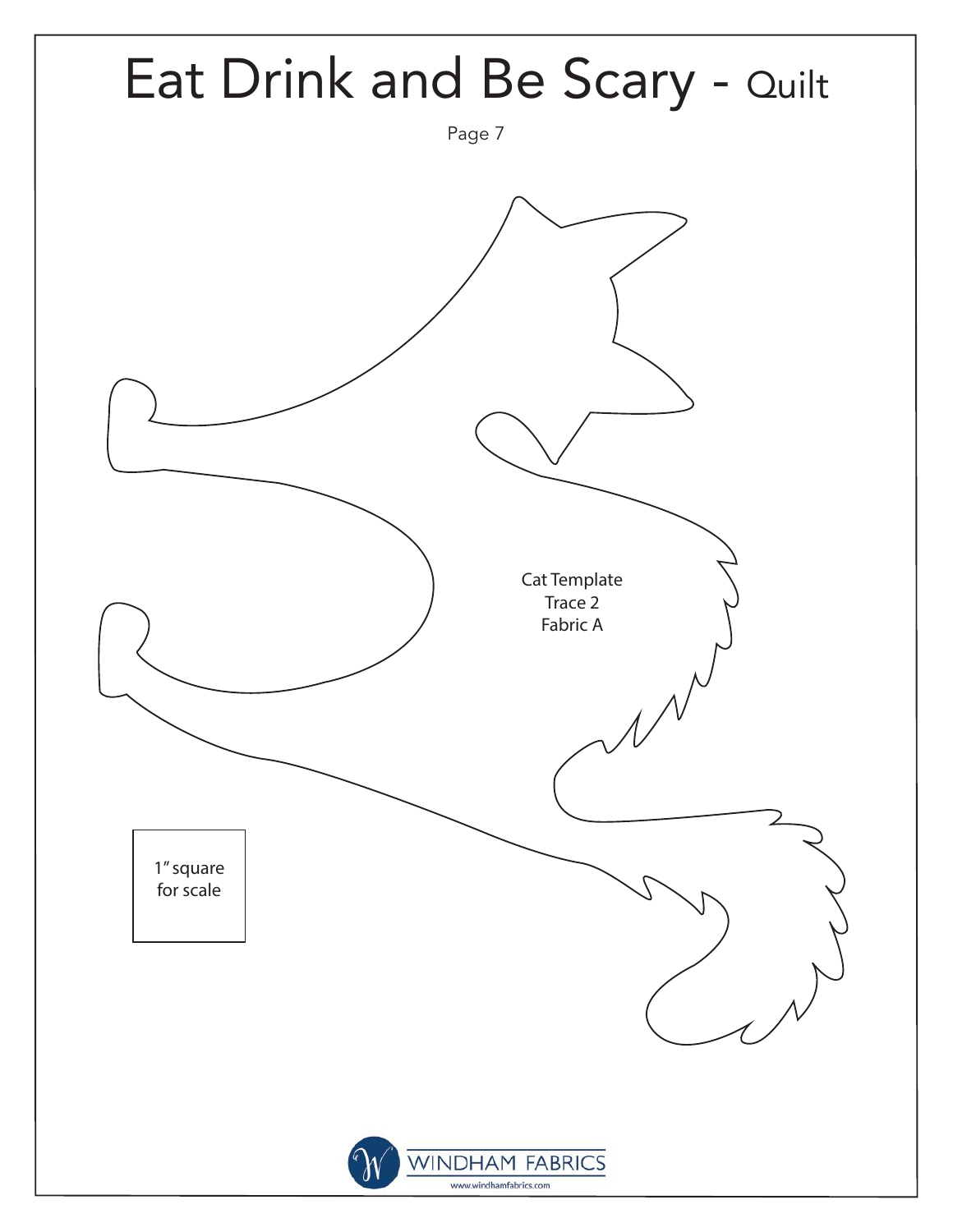![](_page_7_Figure_0.jpeg)